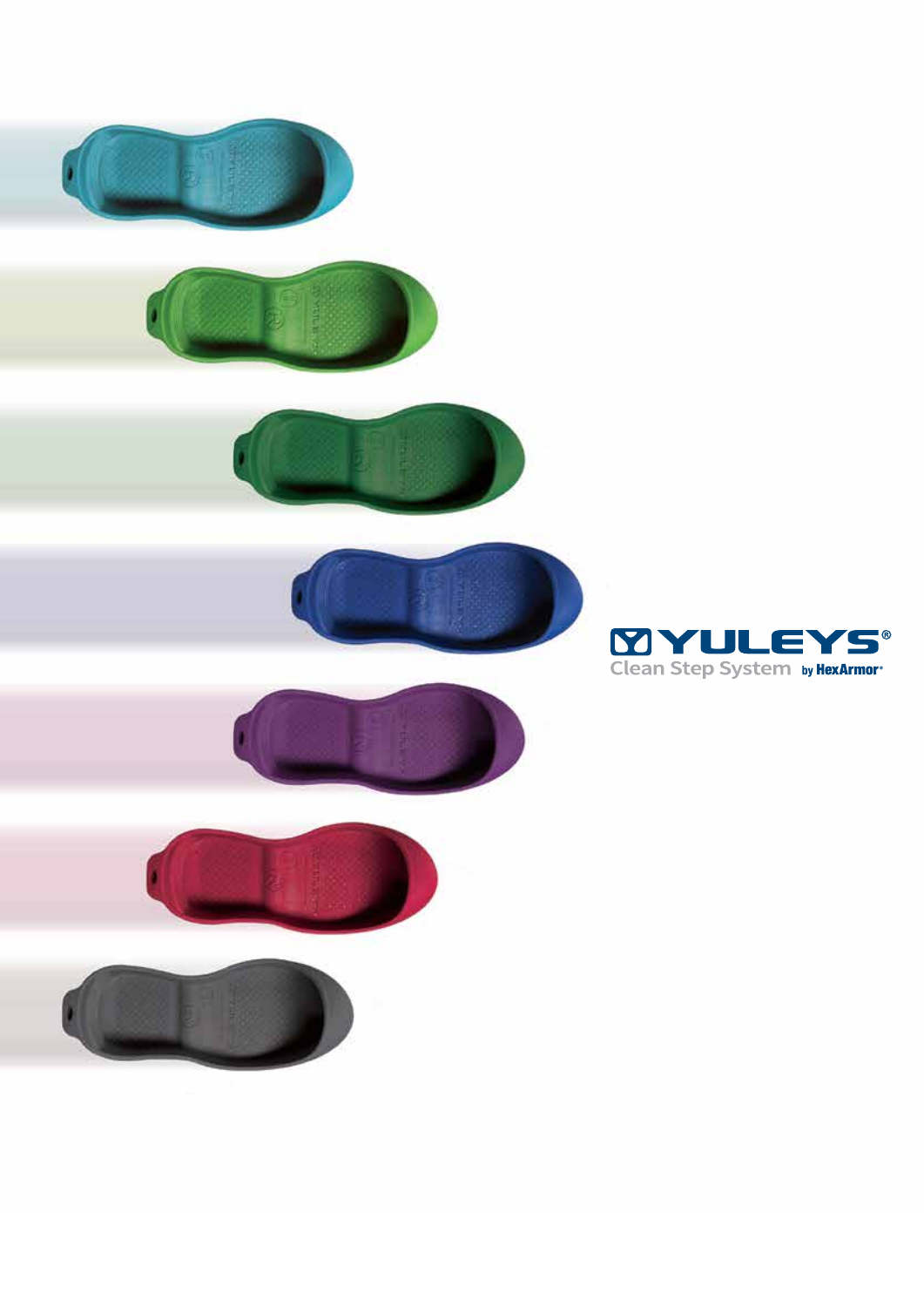## Give your disposable overshoes

**the boot.**

Say goodbye to dirt and grime and say hello to YULEYS® from HexArmor®, the remarkable, reusable slip-on sole that's helping even the dirtiest jobs clean up their act. The typical disposable overshoes are slippery, expensive, and after one use they spend a lifetime in a landfill. YULEYS reusable work boot and shoe covers can be easily slipped into and used thousands of times, while providing greater traction and protecting floors and walls. With solid rubber construction, YULEYS are easy to clean and dry quickly, which makes them an easy call on every job site.

# **FAST. COST EFFECTIVE. CLEAN.**

1 Hands-free on-and-off 2 Heel-lock system 3 Flexible design

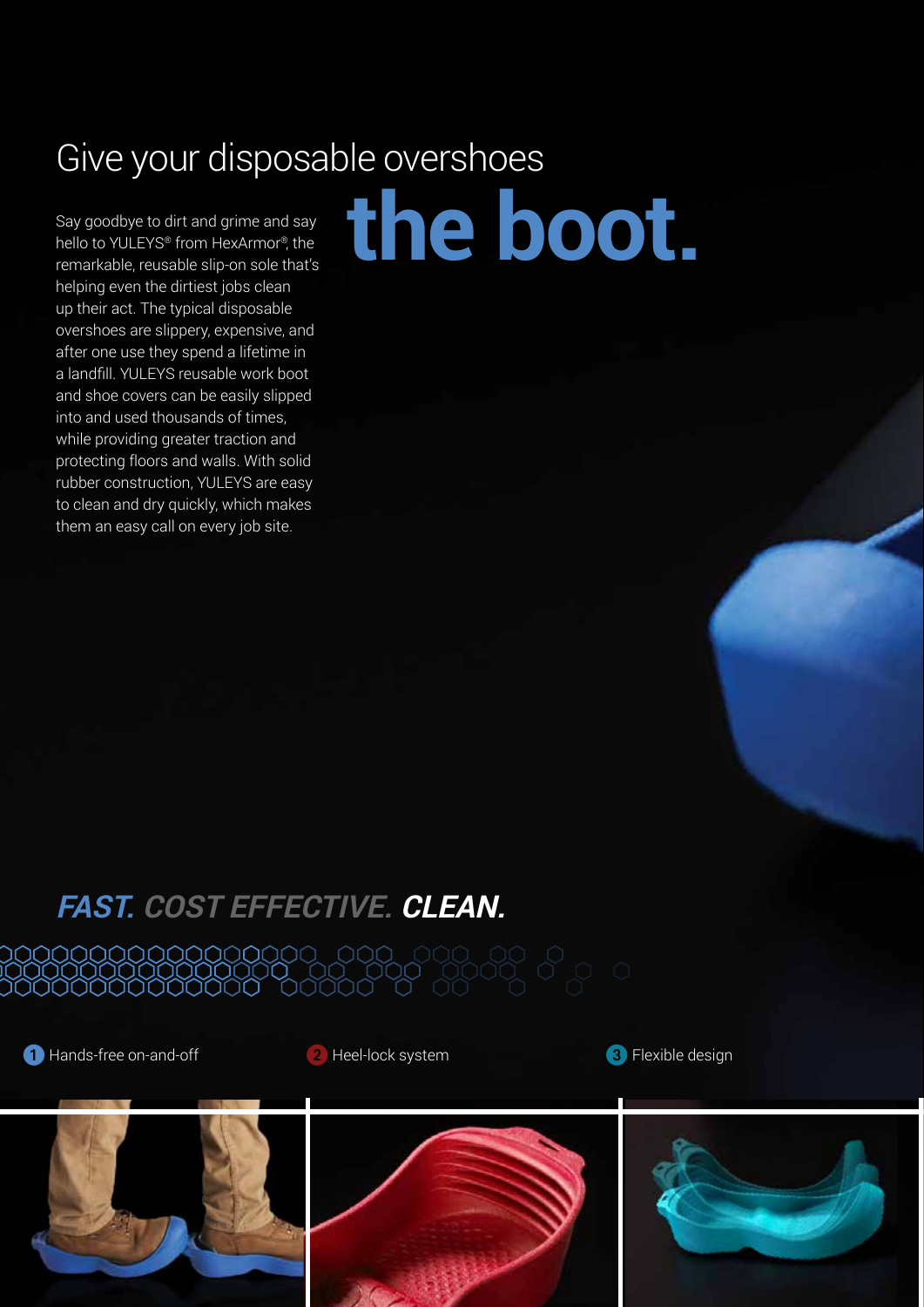### The YULEYS<sup>®</sup> Solution

These industrial-grade work boot covers are designed to help you get your work done quickly and efficiently, without making a mess. Available in blue, gray, and red.

**4** Slip-reducing tread **5** Specifically designed for steel-toed boots **6** Reduces effects on landfill





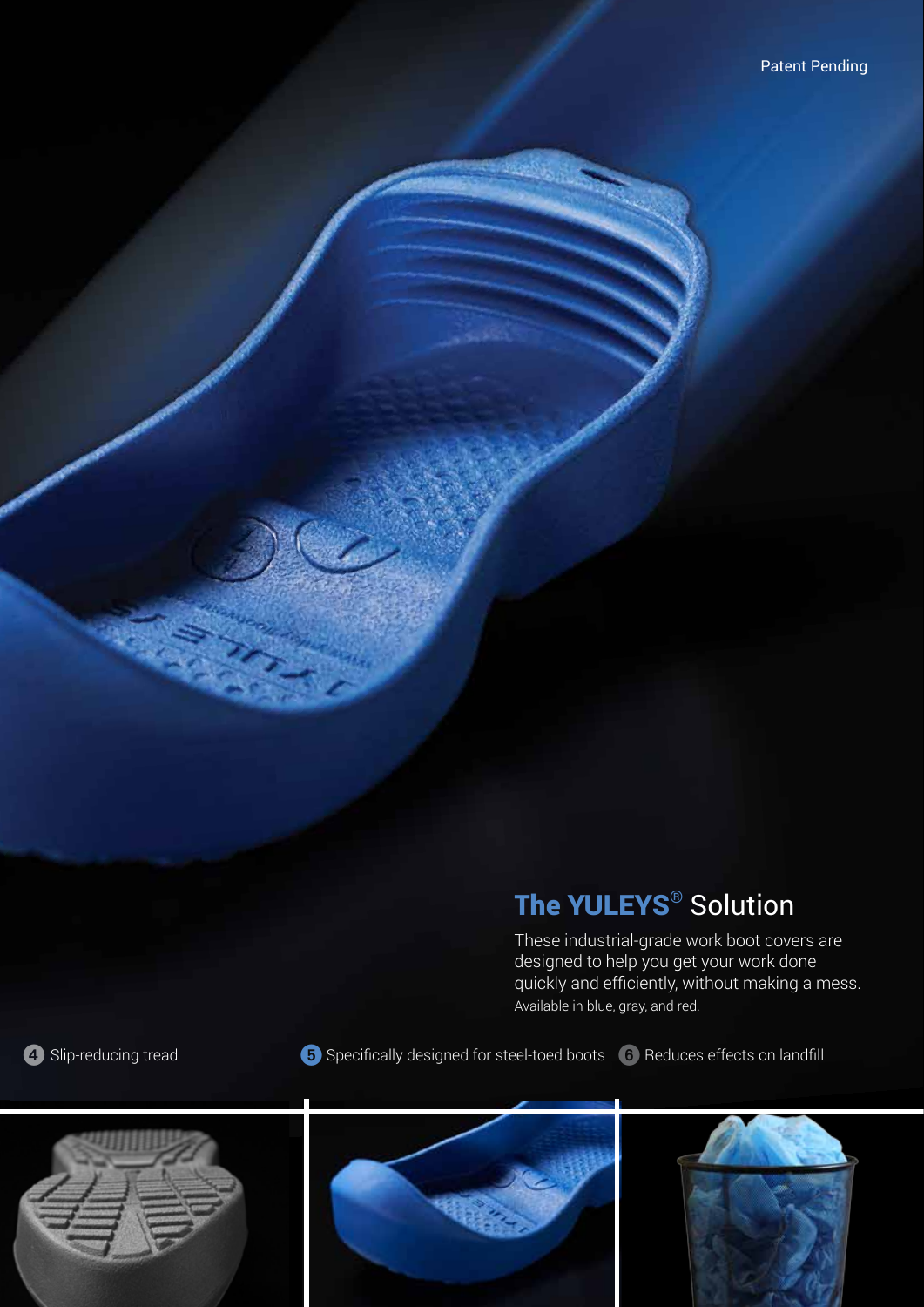### Make the Hands-Free Call

If you've ever fumbled around with disposable overshoes while your hands are full, you'll appreciate YULEYS® hands-free design, which allows you to easily slip them on and off without bending over or using your hands. Once on, the patent-pending design includes a heel-lock system that keeps them firmly on your feet, and the slip-reducing tread keeps your feet firmly underneath you for a more confident step on wood, tile, linoleum and other surfaces.

### Why **YULE** love them

**Satisfied customers:** You can do the best possible job outside, but a customer will remember muddy footprints left inside. YULEYS will keep debris, dirt, and contaminants where they belong, and keep your customers happy.



#### **Better than overshoes:**

If you've ever worn disposable overshoes, you know that they easily saturate, rip and leak, allowing water, mud and more to contaminate clean areas. With YULEYS, you get a durable, rubber sole that won't tear or leave soaked through dirty footprints behind.

#### **Safer, healthier, and more productive employees:**  Bending down to put on disposable overshoes can cause back strain and takes time. Increase worker safety and productivity with YULEYS. The hands-free, slip-reducing design makes for a safer, more efficient worker.

#### www.yuleys.com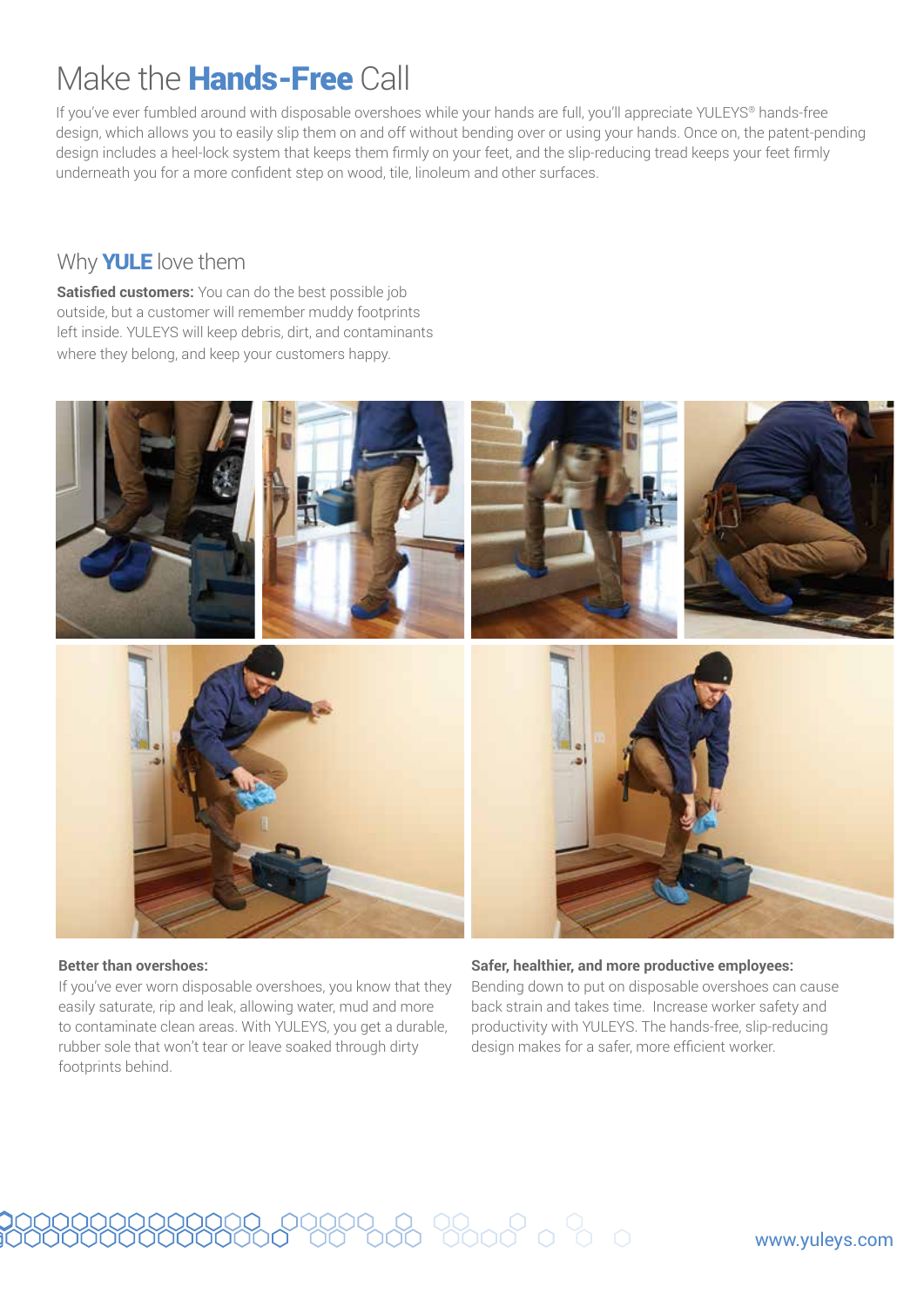# **YULEYS® SAVE TIME O AND MSNEY**

On average 0000000000 disposable overshoes cost

8p per

**pair** 

1 worker uses about pair per day

**Mene Mene Men** 

5 **days a week** 7

48

**pairs a day**

**working weeks a year**



A landfill full of overshoes VS. one pair of YULEYS

per worker in disposable overshoes

a year per worker saves over £104.00

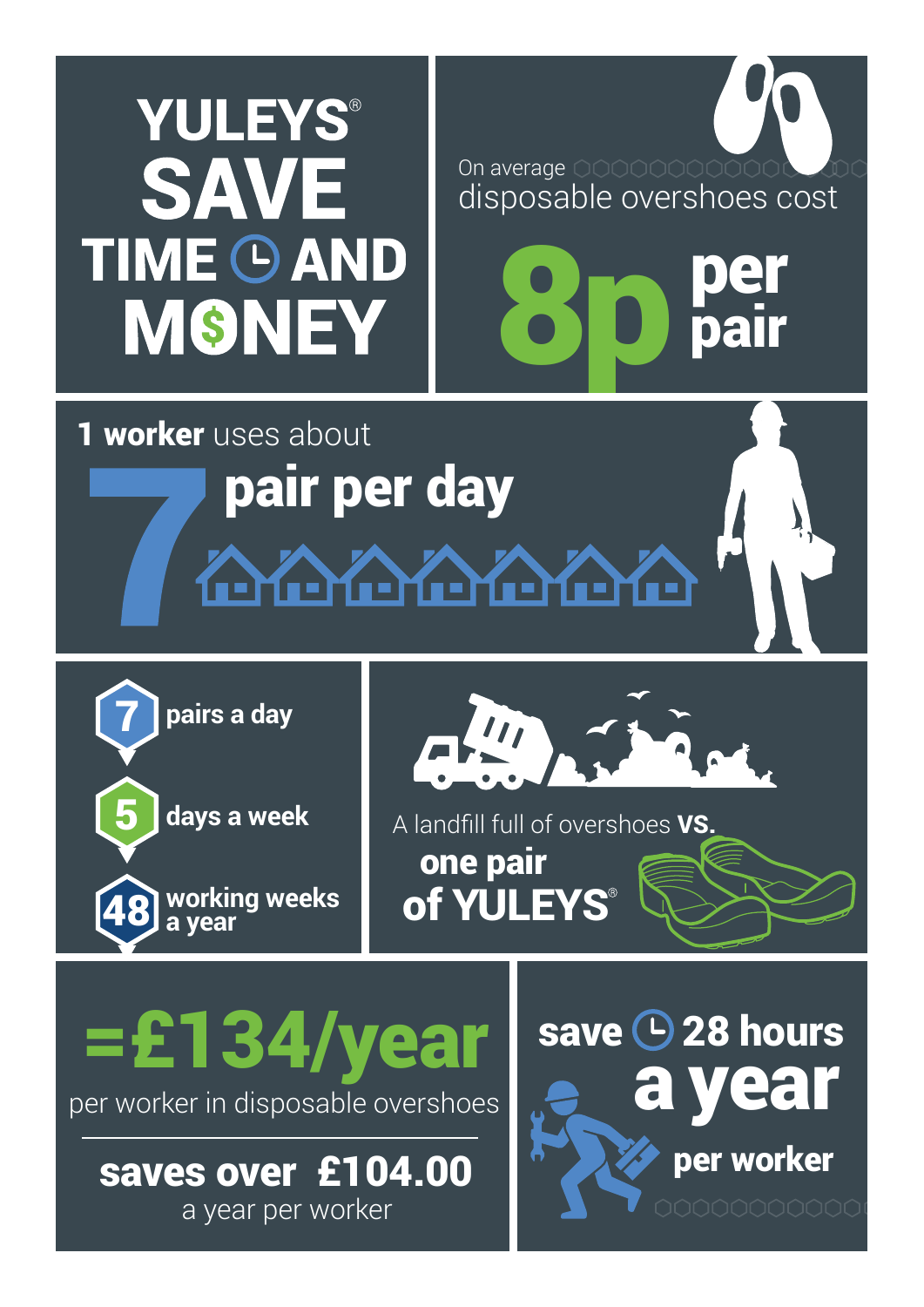

"I like the fact that our staff can wear protective footwear when in a home and not dirty people's property. Worker safety and damage liability are both looked after with one product."

Barry Buhler, Buhler Mechanical Service





"Damaged flooring costs us over \$250,000 per quarter, so we were in need of a robust solution. YULEYS not only protect our customers flooring, but are a safer and more durable option than disposable overshoes."

**Consumers Energy**



"For my peace of mind as an owner, my service people wear YULEYS to protect our client's homes. We always get great feedback from customers about our footwear. YULEYS also help us stay OH&S compliant as we can still wear steel toes in the house without worry of scratching the flooring."

**George Pinel**,, **Owner, Instant Plumbing Ltd.**

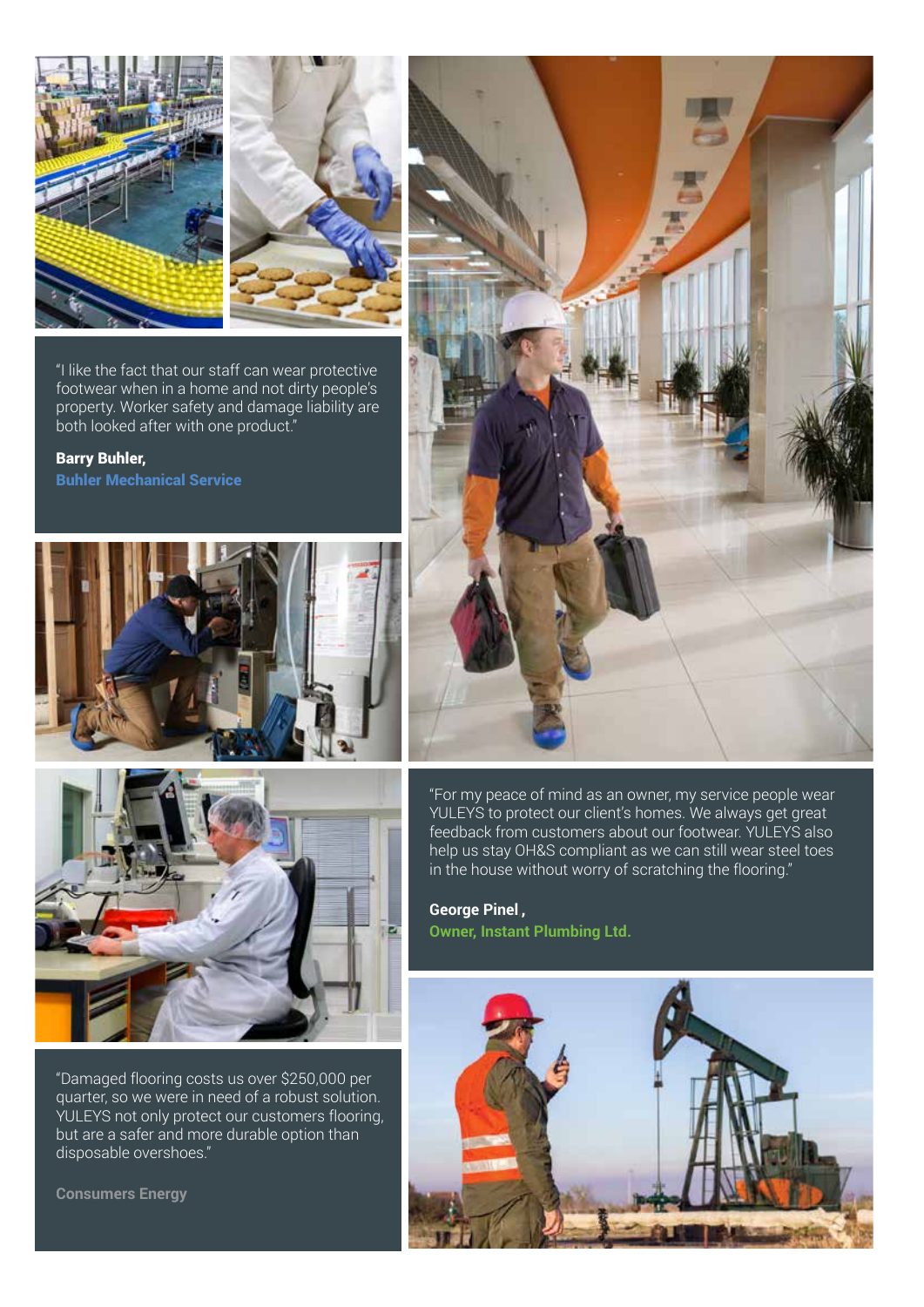### Industrial-strength

footwear for any industry.

**Industrial Safety and Hygiene:** Wear YULEYS® when entering sanitary work areas such as cafeterias, clean rooms, offices or boardrooms, and protect those environments from your wet, dirty or contaminated work boots.

**Service Contractors:** Entering people's homes is an essential and everyday part of a service contractor's job, and YULEYS minimize the dirt and debris tracked into homes, which maximizes customer satisfaction.

**Food Processing/Agriculture:** Maintaining a clean environment is crucial in food manufacturing and processing plants. YULEYS not only keep dirt and contaminants off the floor, but the industrial grade rubber inhibits bacterial growth, is odor resistant and disinfects easily.

#### **Pharmaceutical/Electronics**

**Clean Room Environments:** In precision manufacturing areas, keeping the mud off the floor simply isn't enough. Contaminants must be kept out of clean rooms, without exception. With approvals pending for anti-static, conductivity environments as well as sterilization requirements (e.g., autoclaving), there will soon be no reason to ever have to rely on disposables.

### YULEYS® are offered in both TPR and SEBS Industrial-Grade Rubber.

#### **Both Provide:**

- · Hands-free on-and-off usage
- · Slip-reducing tread design
- · Heel-lock system
- · Reduces effects on landfills
- · Easy to clean

#### **SEBS Benefits Include:**

- · More durable / longer lasting
- · Superior chemical and abrasion resistance
- · Greater flexibility at extreme temperatures

- · Autoclavable
- · Silicone free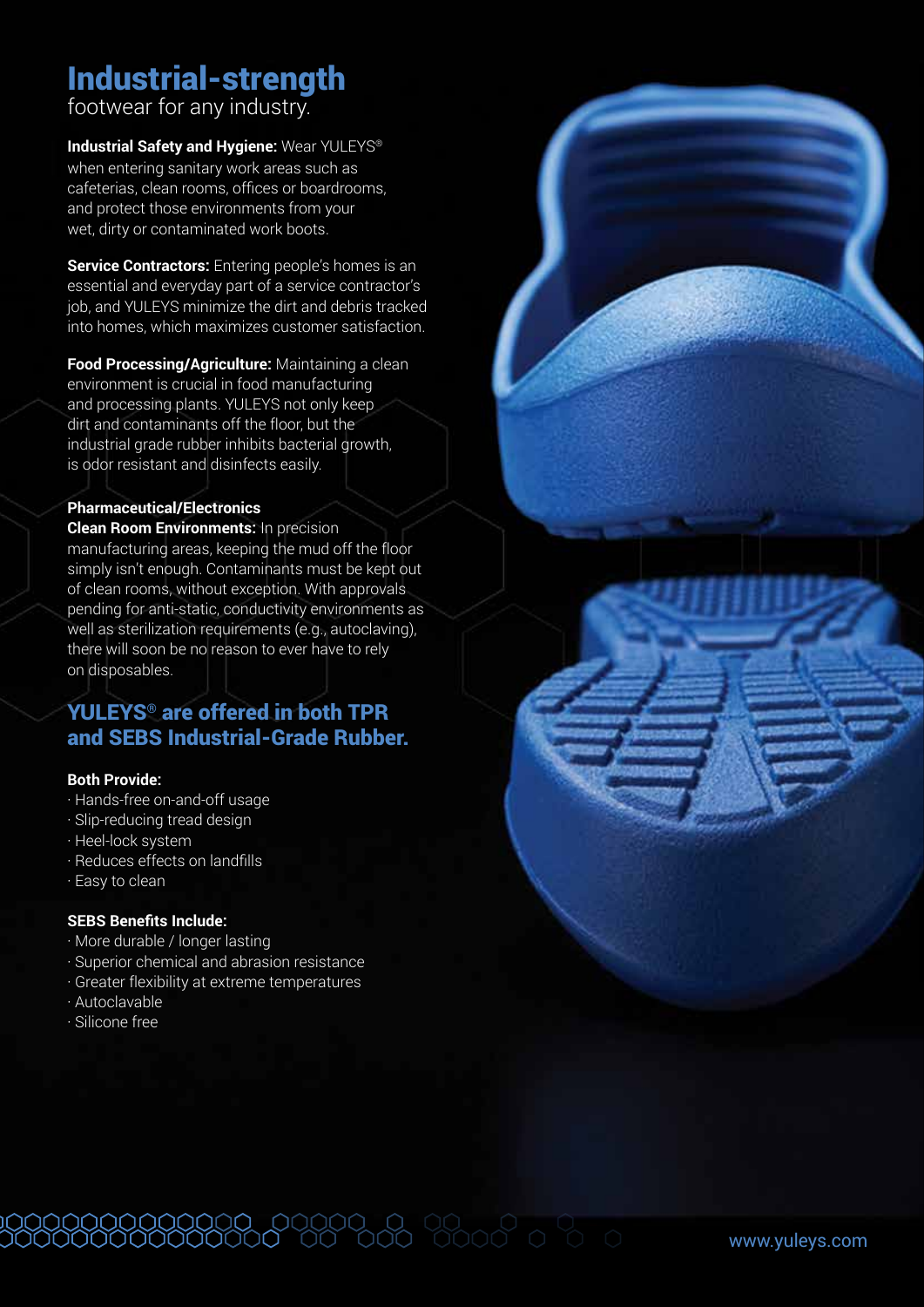### How to Use Your YULEYS<sup>®</sup>

YULEYS are easy to use and easy to remove. **1 PLACE:** Place both YULEYS beside each other on the floor.

**2 STEP IN:** Step into them one at a time, toe first, pushing down on heel until firmly locked into place. Repeat for other foot. It's that easy!



3 **STEP OUT:** To remove YULEYS step on opposite heel tab and lift foot out. Repeat on other foot. Convenient hands-free removal.

# $\begin{array}{cccccccccccccc} \text{OOOOOOOOOOOOOOOOOO} & & \text{OOOOOO} & & \text{O} & & \text{O} & & \text{O} & & \text{O} & & \text{O} & & \text{O} & & \text{O} & & \text{O} & & \text{O} & & \text{O} & & \text{O} & & \text{O} & & \text{O} & & \text{O} & & \text{O} & & \text{O} & & \text{O} & & \text{O} & & \text{O} & & \text{O} & & \text{O} & & \text{O} & & \text{O} & & \text{O} & & \text{O} & & \text{O} & & \text{O$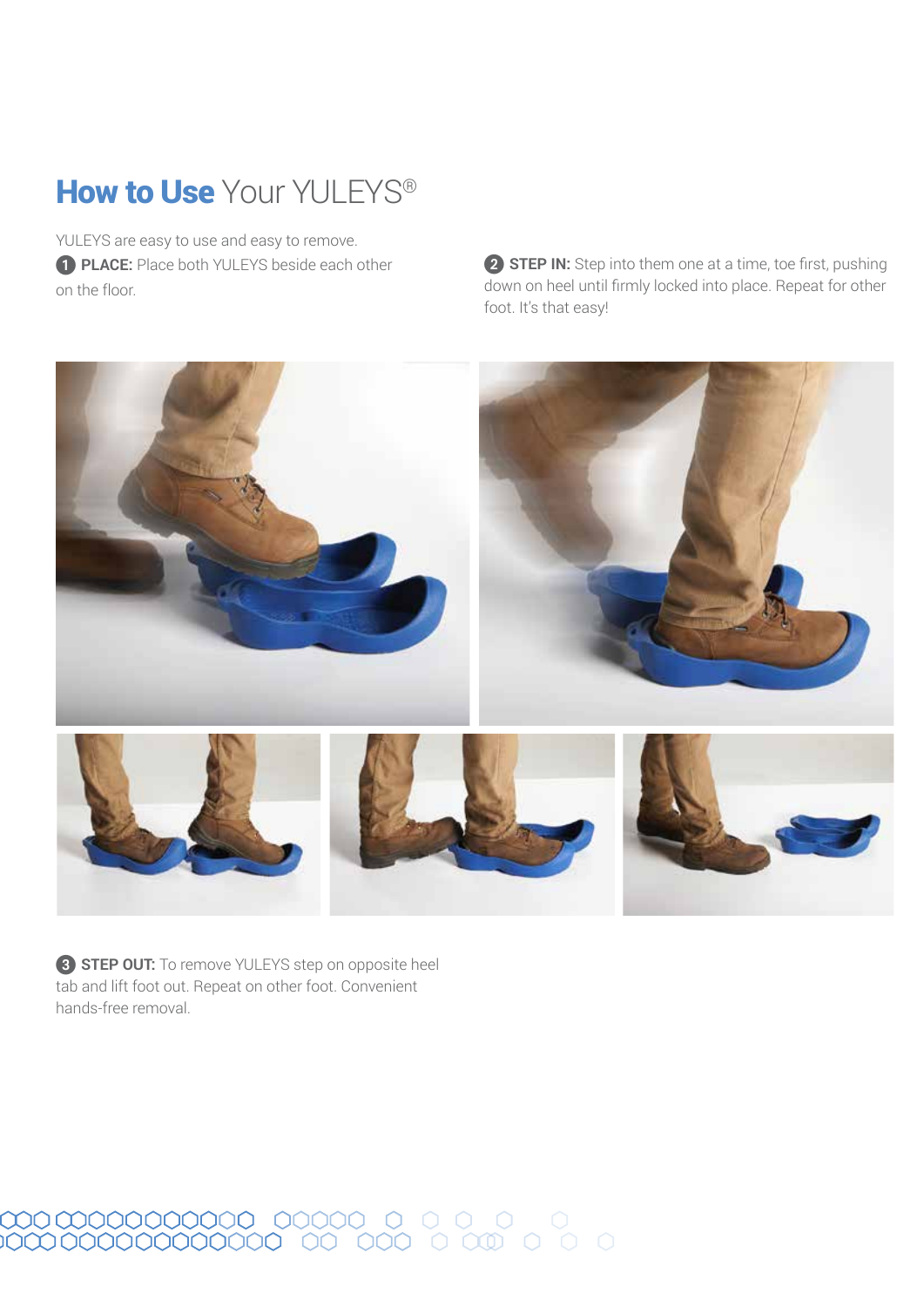### **Easy** cleaning and care

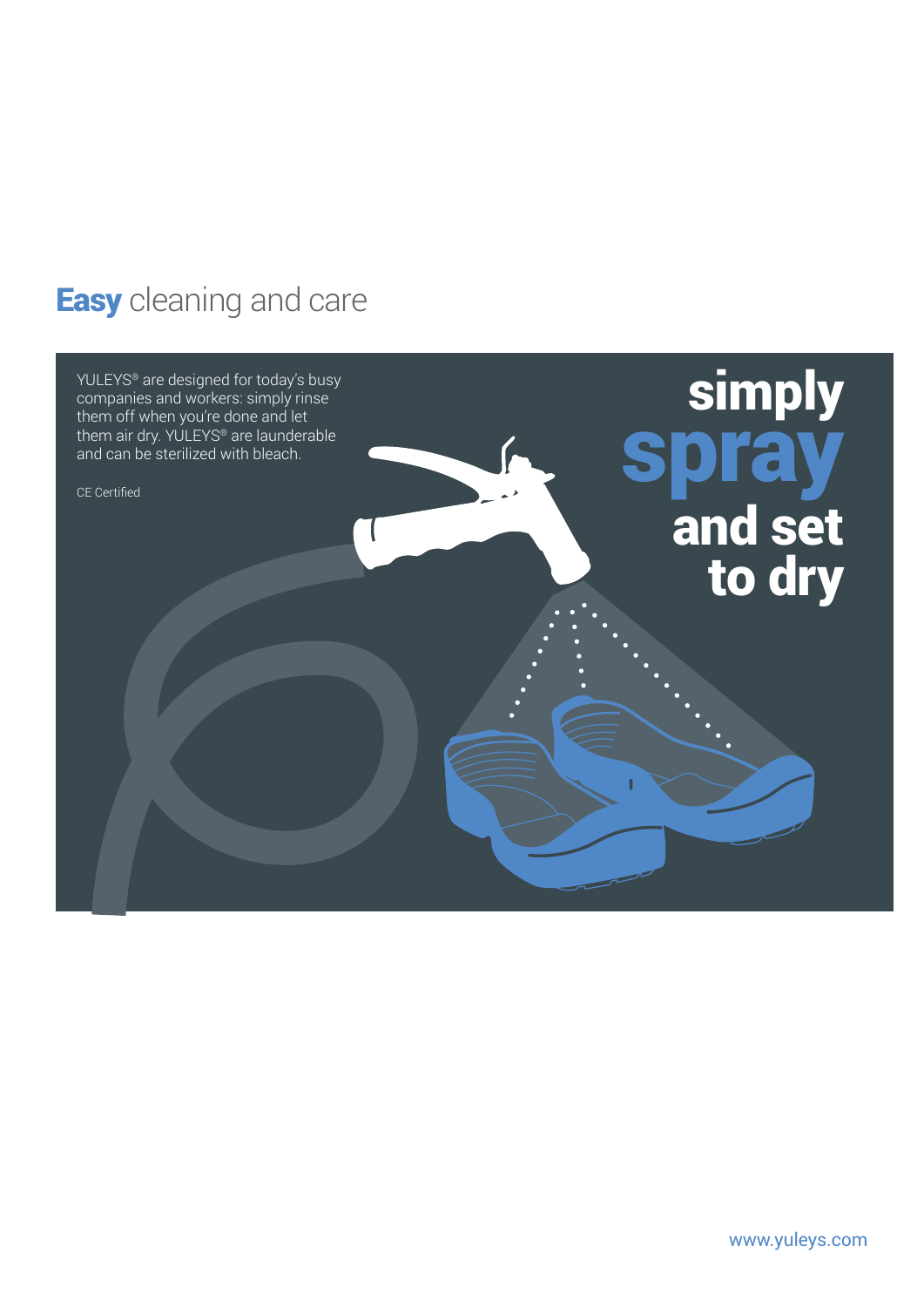### Just Your Size

Universal sizing guidelines make it easy to find the YULEYS® to fit your work boot or shoe. When trying to determine your YULEYS size, measure the sole of your footwear from heel to toe. When measured correctly, your YULEYS will fit snug.





**MANA** 

| <b>Work Boot/Shoe Sole Length</b>              | YULEYS® Sizes |
|------------------------------------------------|---------------|
| 10 in. (25.5 cm) - 10 1/2 in. (26.7 cm)        | A             |
| 10 1/2 in. (26.7 cm) - 11 in. (27.9 cm)        | B             |
| 11 in. (27.9 cm) - 11 3/4 in. (29.8 cm)        | C             |
| 11 3/4 in. (29.8 cm) - 12 5/16 in. (31.3 cm)   | D             |
| 12 5/16 in. (31.3 cm) - 12 5/8 in. (32.0 cm)   | F             |
| 12 5/8 in. (32.0 cm) - 12 15/16 in. (32.9 cm)  | F             |
| 12 15/16 in. (32.9 cm) - 13 5/16 in. (33.8 cm) | G             |
| 13 5/16 in. (33.8 cm) - 13 3/4 in. (34.9 cm)   | Н             |
| 13 3/4 in. (34.9 cm) - 14 3/16 in. (36.0 cm)   |               |

\*If the length falls in a range between two YULEYS sizes, select the smaller size.



1 2 3 4 5 6 7 8 9 10 11 12 13 14 15 16 17 18 19 2021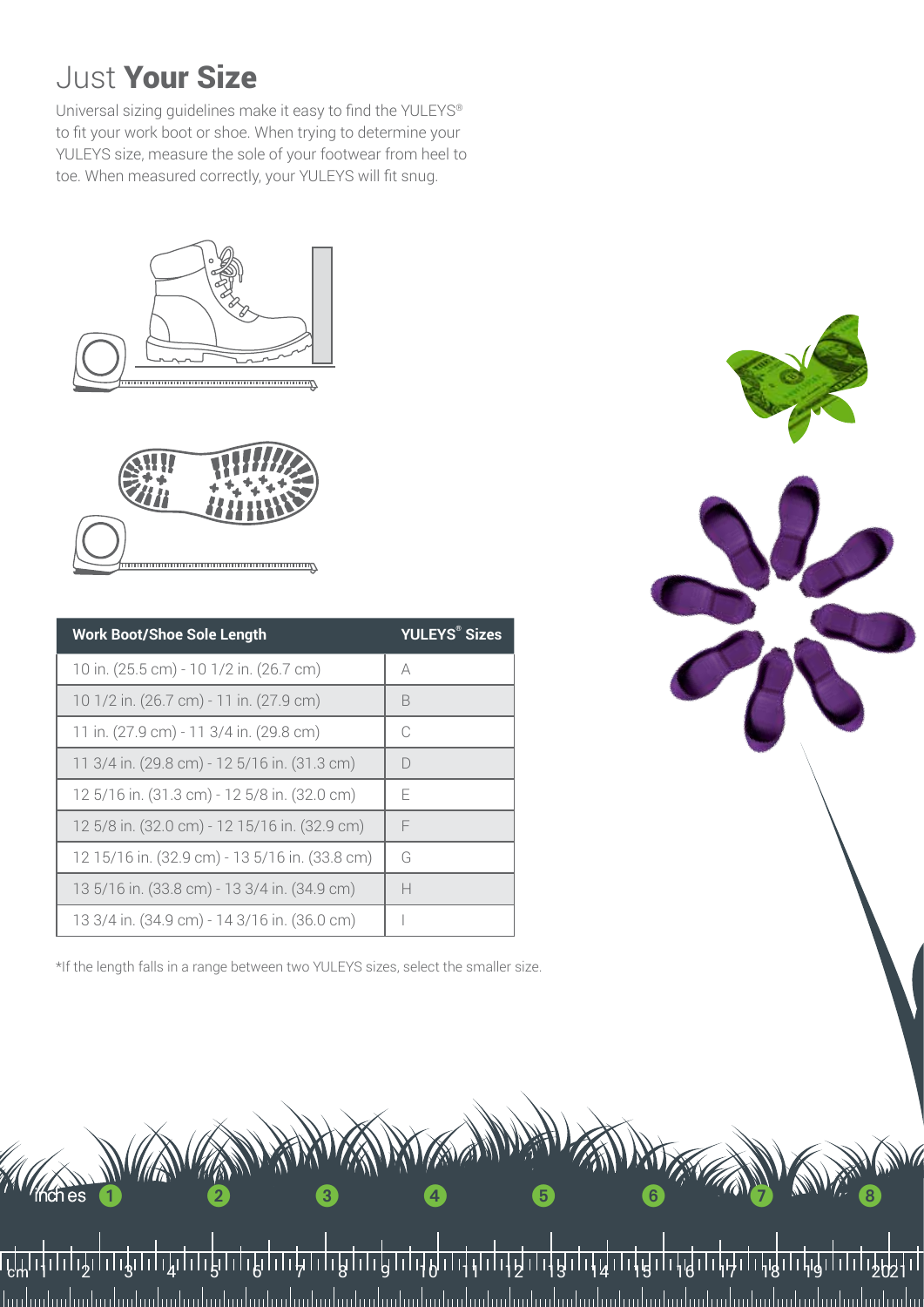